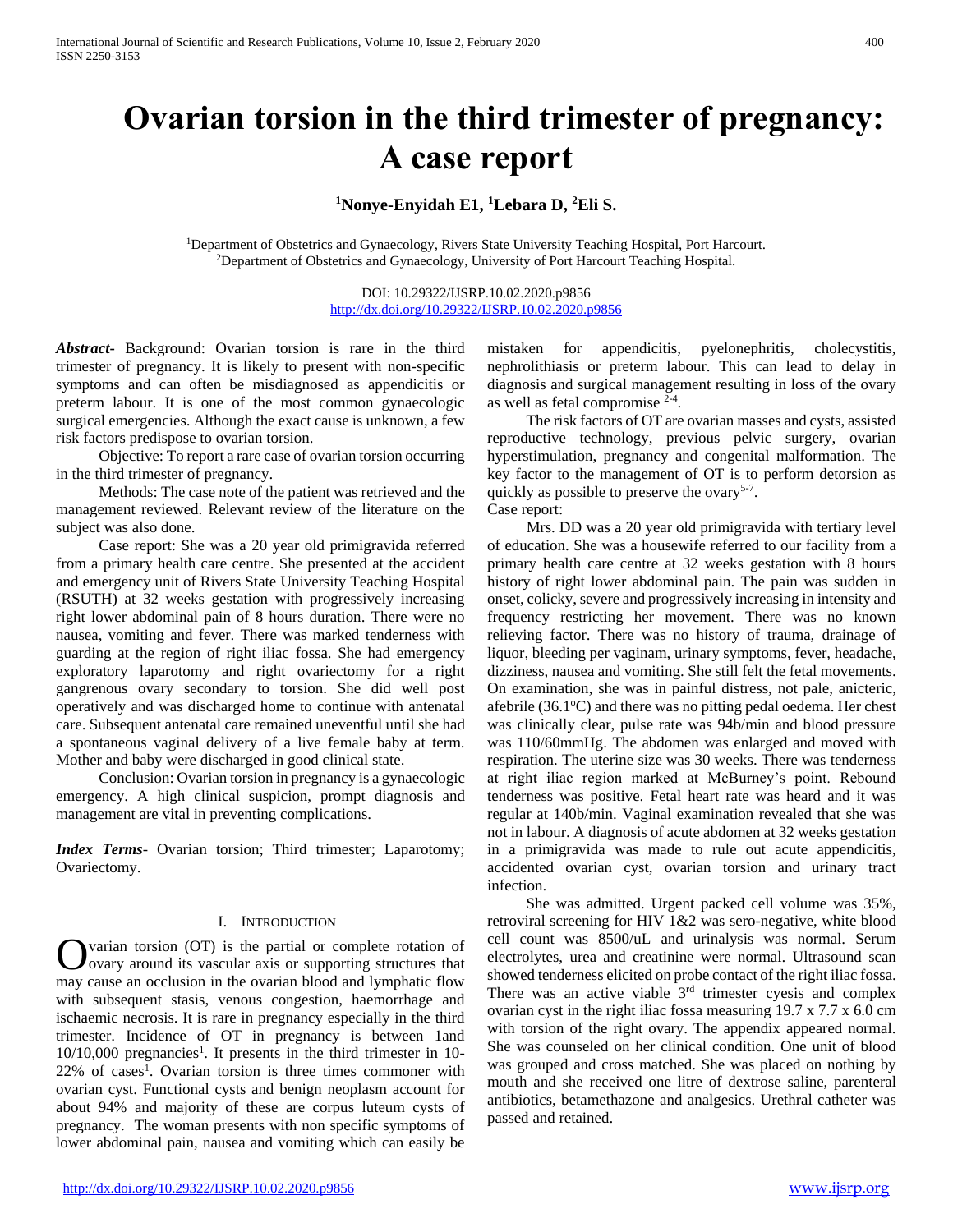She subsequently had an emergency exploratory laparotomy and right ovariectomy (with minimal handling of the uterus) for a right gangrenous ovary secondary to torsion. Intra operative findings were gravid uterus, twisted right gangrenous ovarian mass and a normal left ovary and tubes. The appendix was normal. Estimated blood loss with haemoperitoneum was 400ml. The removed ovary was sent for histopathology which revealed an intense intraparenchymal haemorrhage with areas of necrosis and cystic spaces lined by flattened granulosa cells. There were also mixed inflammatory cell filtrates in keeping with torsion of ovarian follicular cyst. Post operatively she was continued on the intravenous fluid, parenteral antibiotics, analgesics and salbutamol for 48 hours and was converted to oral drugs. Her packed cell volume on the second day after surgery was 30%. Post operative period was unremarkable and she was discharged home on the 5th post operative day and advised to register for antenatal care in our facility. The antenatal care subsequently remained uneventful until she had a spontaneous vaginal delivery of a live female baby at term. The baby weighed 3.1kg and the Apgar score was good. Both mother and baby were discharged home in good clinical state.



# II. DISCUSSION

 Torsion of the ovary in the third trimester of pregnancy is rare as the compressive effect of the gravid uterus restricts the mobility of the ovarian pedicle<sup>7</sup>. However this case presented has demonstrated that it can occur and needs to be considered as a differential diagnosis when a patient presents with an acute abdomen in pregnancy. It is believed that 10% of ovarian cysts discovered during pregnancy will require operation soon after diagnosis, further 2% will require intervention later on in pregnancy because of painful complications <sup>8</sup> as was seen in this case. The risk factors of ovarian torsion seen in this patient were pregnancy and ovarian cyst causing increase in ovarian size. For this case, making a diagnosis of ovarian torsion in the third trimester of pregnancy clinically was challenging because clinical

examination was affected by the anatomical displacement of the abdominal organs by the enlarged uterus.

 Ultrasound scan is the imaging examination of choice in the diagnosis of ovarian torsion<sup>9</sup>. When done in the first and second trimesters of pregnancy, it should not only concentrate on fetal parameters but evaluate the adnexae. Ovarian cysts detected then, should be managed promptly to prevent emergency procedures and complications <sup>8</sup> . Ultrasound scan of the ovaries done in the third trimester is more difficult, delaying diagnosis resulting in increased maternal and fetal morbidity<sup>10</sup>. A reduced blood flow during colour Doppler should not rule out the suspicion of ovarian torsion. In this case presented, Doppler ultrasound scan done detected the ovarian torsion and not acute appendicitis because right acute appendicitis can easily be mistaken for right ovarian torsion.